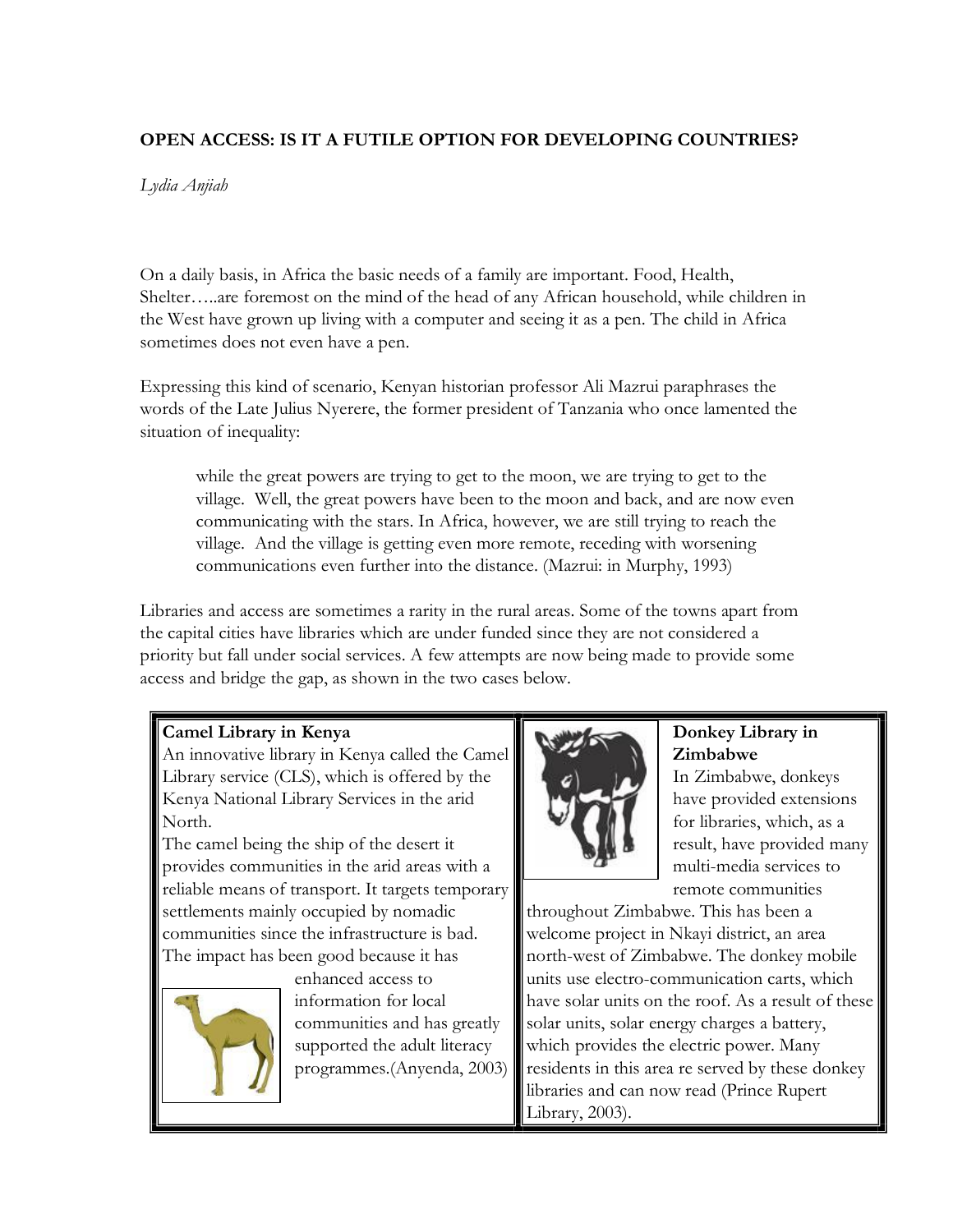As the rest of the world continues to seek more information technology development, the developing countries are also catching up. It may not be evenly distributed. Such alternatives are coming up in order to bridge the gap.

Currently there is the Open Access movement, which according to Peter Suber means "open-access (OA) literature is digital, online, free of charge, and free of most copyright and licensing restrictions. What makes it possible is the internet and the consent of the author or copyright-holder."

The movement is currently catching on in Africa as exemplified in the homegrown attempt by the African [Journals Online \(AJOL\).](http://www.ajol.info/) The main intention of AJOL is to bridge the gap that academic institutions may face in accessing information etc

#### **The African Journals Online case**

Some of the key points of are:

- $\checkmark$  Provision of access to African published research, and increase worldwide knowledge of indigenous scholarship, these therefore is a good contribution to indigenous African research in terms of greater visibility.
- $\checkmark$  AJOL although not a publisher, provides a service to the journals by hosting their content online, and actively promoting the website to encourage discovery of their titles and their articles.
- $\checkmark$  As a means of encouraging usability, all the material is free to view, search and browse, however copyright of all content is retained by the journals or authors – each journal will need to give permission for any use or re-use of the content that falls outside Fair Use. However on the plus side, which would be a full advantage in view of connectivity contracts. Users may be able to receive the full text documents can be ordered (in print or by email)
- $\checkmark$  Journals are not charged to participate in AJOL. Journals need to supply AJOL with the full text (either as a printed subscription, or access to the online full text journal).
- $\checkmark$  AJOL is actively promoted worldwide, to encourage use.

In the African context, Open Access is very important in the context of Africa, where issues of book availability is a key issue, especially in the training sector.

Training institutions such as MS-Training Centre for Development Cooperation have heavily invested in information technology in order to augment their efforts in providing materials to the participants. Participants attend short courses, and during this period they are required to research on various current topics to supplement their work. While in these institutions this is the only opportunity they have to get free access to materials via the internet without having to pay money in internet cafes. MS-TCDC provides free internet service to all the participants.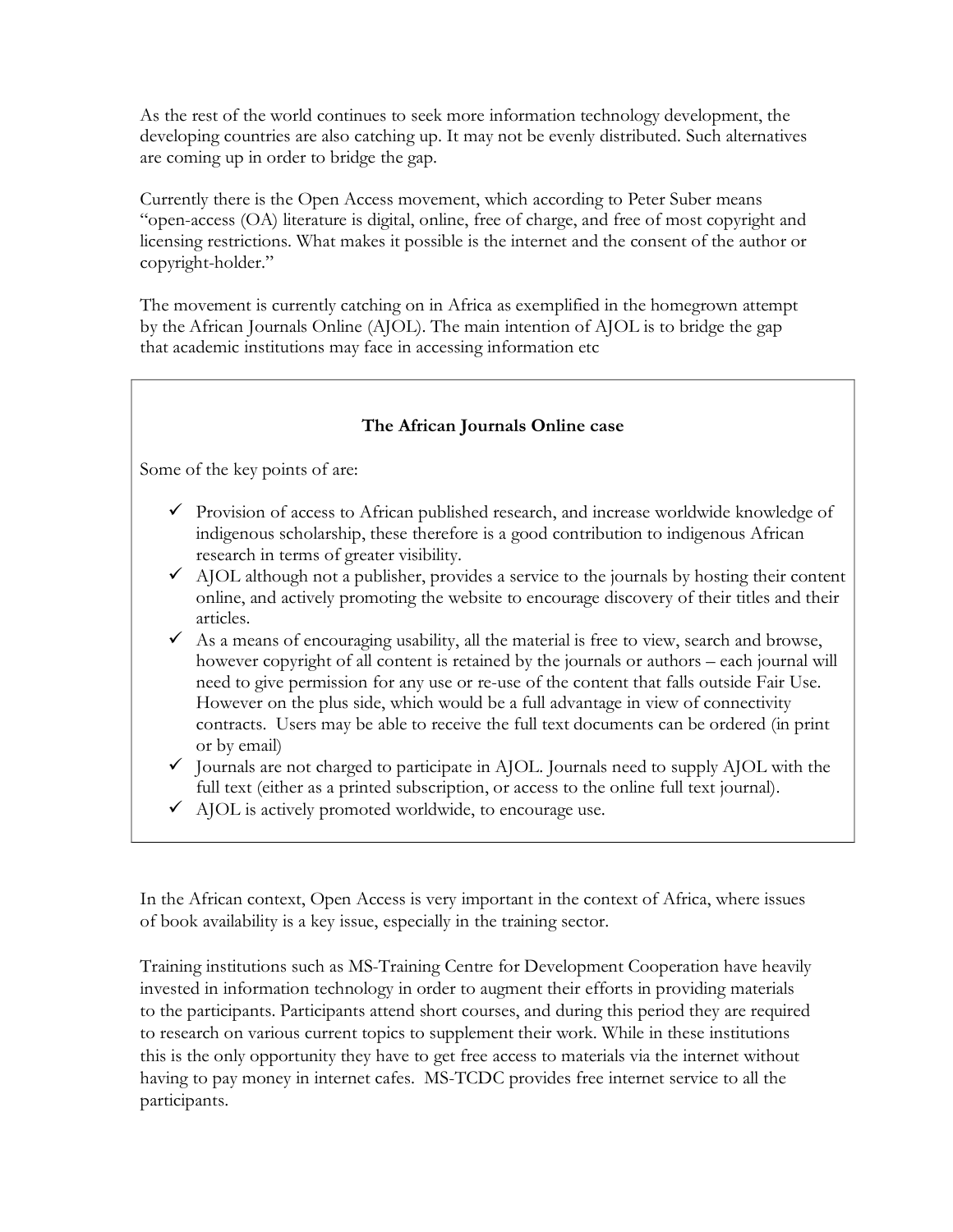Due to the prohibitive price of books it is not possible to purchase all the available books on certain topics. Therefore Open Access on the internet would be a good option since the internet is able to provide updated materials on topics. For example, a book that is essential reading for students costs up to USD 100, not withstanding the postage costs. Very few organizations are able to afford that kind of money.

In MS-TCDC the courses are for development practitioners. Although the methodology is highly participatory, it is important that participants are able to seek more material on the internet to supplement what is in the resource centre.

For instance one of the courses that are designed to building the capacities of community based organizations and non-governmental organizations is the Resource Centre Management Course which provides participants on a "hands-on" introduction to managing resource centers. In this course an element of information on the web had to be introduced to enable organizations that are unable to afford books and related materials to at least have access to materials. Open Access would be a very good option for such organization.

In Africa, more participants are taking up open learning modules where participants do not attend classes, but are able to study at a long distance. The University of South Africa distance classes have given many African students an opportunity to study while they can still hold their jobs. Due to this opportunity, open learning is a good viable option for citizens of developing countries.

Furthermore, more traditional courses are also supplement by IT based session. For instance, e-learning is gaining ground in Kenya and Tanzania. Open Access will be able to close the gap for the people who are unable to purchase materials. In a recent article, in the Daily Nation (a Kenyan daily newspaper) it was indicated that a spot check in 30 cyber cafes in and around Nairobi, online courses were second to pornography sites as registered in search engines.

But it has also posed some challenges for Internet café owners. In the article, and example is given of a German Ph.D. candidate visiting Nairobi who was unable to download e-books from his home university library due to the lack of sufficient hard disk space, high connection speed and lack of the downloading software. Eventually he got a cyber café with the prerequisite programme, which saved him a lot of money that he could have bought a hard copy book and original CD.

Currently, MS-TCDC has launched flexible learning where the in-class sessions are supplemented with e-learning. The common complaint is the lack of internet connectivity, leave alone the fact that some of the organizations have few or no computers. Where the computers are available they are used for administrative tasks!

It is a good choice but as mentioned in Africa, the digital divide keeps billions of people, including millions of serious scholars, offline. The development organizations are more busy with the development agenda of water, food security but ICT infrastructure will be one of the few such as International Institute for Communication and Development in the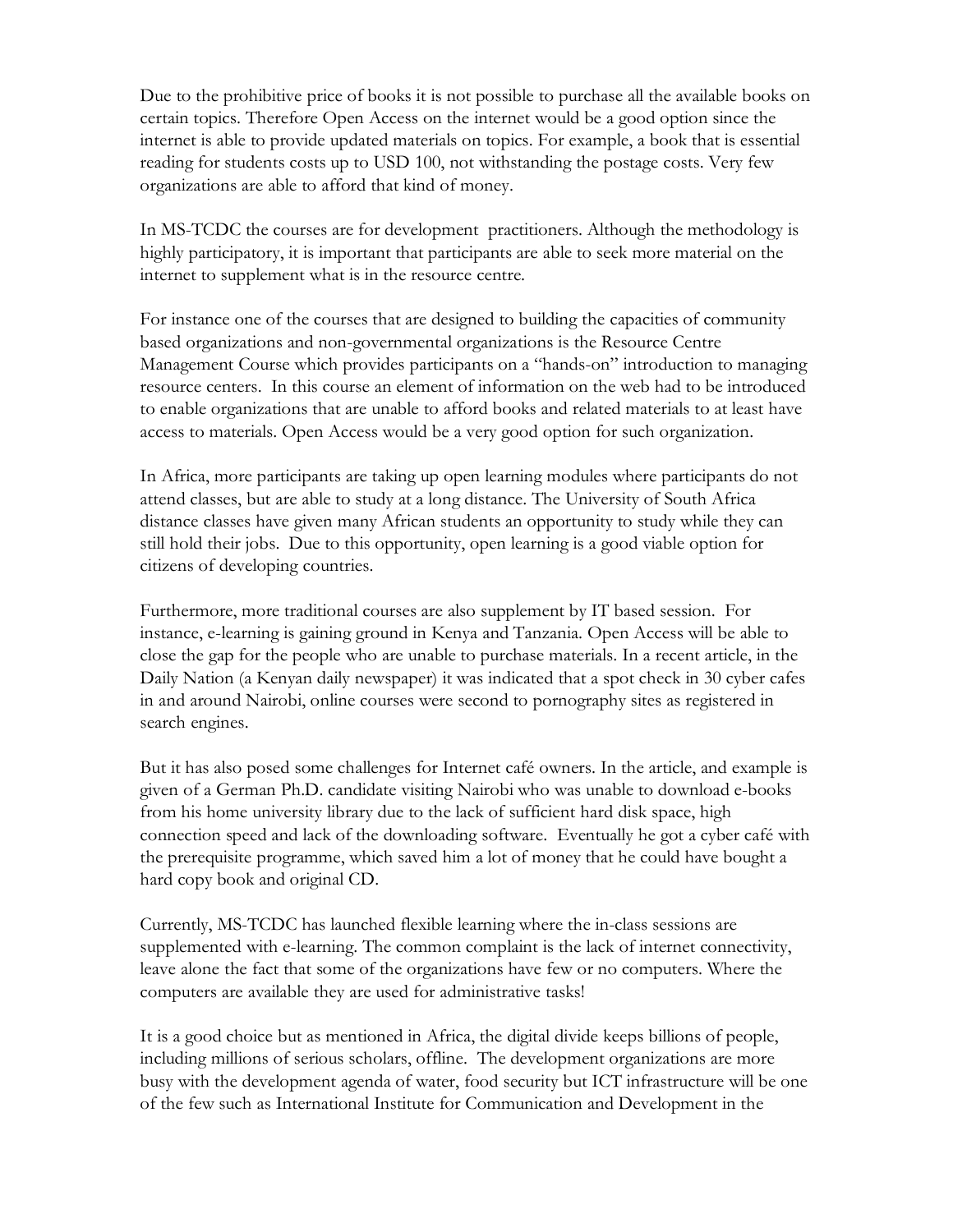Netherlands that have IT and development projects in Tanzania, Zambia and Uganda among others.

Current statistics indicate that the estimated population is Africa, 915,210,928 and there are 23,649,000 Internet users. This is also due to lack of infrastructure, lack of necessary skills and literacy (Internet World statistics 2006).

In a survey done in South Africa in Johannesburg Internet cafes, it was the cost factor that made people of low-income groups unable to access the services (Hyde-Clarke, 2006). It was a survey made in an affluent area and another area of low income residents. Therefore, the willingness to access could be there but the "what's in the pocket" factor could influence.

For readers in Africa, language barriers are an issue Open Access enthusiasts should look into. Most online literature is in English, but many people for instance in Tanzania are not well versed in English. This is because of the widespread use in Kiswahili in school and in the country. In Tanzania there are 126 languages while in Kenya 42 tribes have their own different dialects. Would the web-based browsers provide journals in appropriate languages? For instance in Northern Tanzania, some of the Masaai people do not speak Swahili. Would this be suitable? A rather rhetorical question!

Due to positive trade arrangements, some people are able to purchase second hand computers, but the unreliable connections to telephone and electricity networks and expensive connections can be a deterrent. Downloading some of these materials can take an awfully long time, which is very expensive in an Internet café as mentioned before.

I think governments have to come up with realistic ICT policies first to assist their citizens so that Open Access can be a reality. Otherwise, as long as the governments do not prioritise this issue, it will remain a "merry-go-round" agenda: always appearing, but never getting solved.

Therefore, advocacy is needed for good libraries, money for infrastructure to enable ordinary citizens to enjoy the fruits of Open Access. This will enable Africans to bridge the distance.

#### **References**

- Anyenda, F. (2003) Bridging the literacy gap: The camel library service in Northern Kenya. *Baobab*, *37*, p. 1
- Hyde-Clarke, N. (2006). The urban digital divide: A comparative analysis of internet cafes in Johannesburg. *South Africa*, *<sup>107</sup>*(33) p. 150–156. Gakuu, A. (2006). E-learning gains ground in Kenya. *Daily Nation*, 11 May, 2006.

International Institute for Communication and Development. (2006). Home Page. Retrieved from http://www.iicd.org/ (Accessed May 17, 2006)